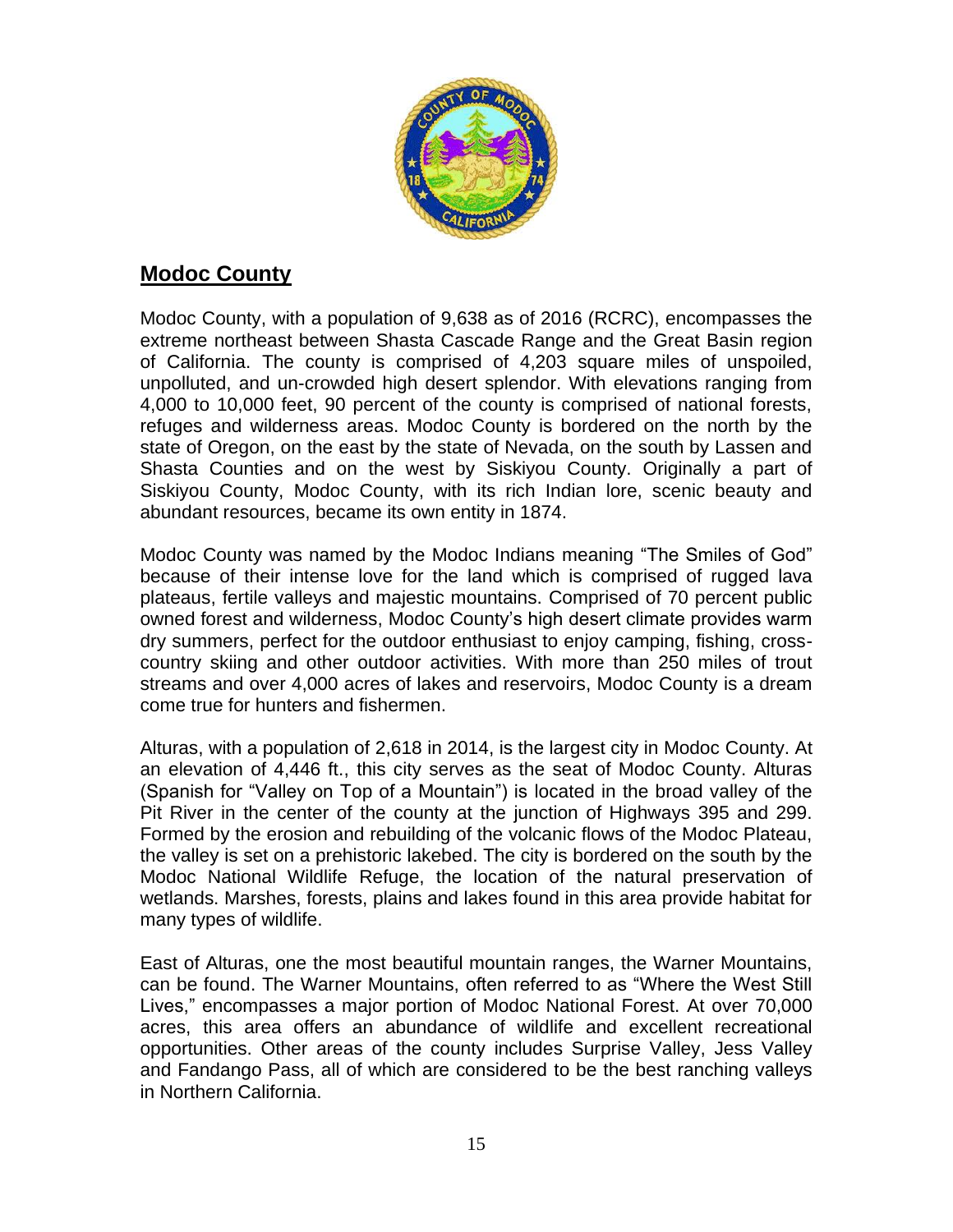Picturesque and unspoiled Big Valley, tucked between high mountain peaks, consists of the towns of Adin, Lookout, Bieber, and Nubieber. All of these towns border the 14,100 acres of the Ash Creek Wildlife area. It is said that, during the winter months, nearly one-half of the world's population of Cackling Geese migrate here.

Sources: U.S. Census Bureau, 2014-2018 American Community Survey 5-Year Estimates; RCRCNet.org

Settlers arriving in this area in the early 1800's began logging and farming in this region. Until recently, agriculture and logging had been the main source of employment for residents of Modoc County. However, due to the restrictions on logging and water rights, numerous town businesses, including several mills, were forced to close their doors.

Currently, the major employers in the area are government, agriculture, services, wholesale/retail and manufacturing. In Surprise Valley, cattle ranching and alfalfa hay production are still the leading enterprises in the area.

## DEMOGRAPHICS

- As of the year 2016, total population was 9,638 (RCRC), of which 26.90% (census.gov) were aged 60+ and 8.74% were aged 75+ (RCRC)
- Roughly 2.4 people per square mile (RCRC).

## TAREGETED POPULATIONS

- 75+ 8.74% (RCRC)
- Poverty 19.10% (Census)

#### AGRICULTURE – Top Crops

- Hay, Alfalfa
- Cattle and Calves
- Potatoes, Irish

## LABOR FORCE

- Total population unemployment rate in 2016 was 7.8% (RCRC), compared to 5.4% statewide (RCRC)
- The labor force in 2016 was 3,330 members (RCRC).